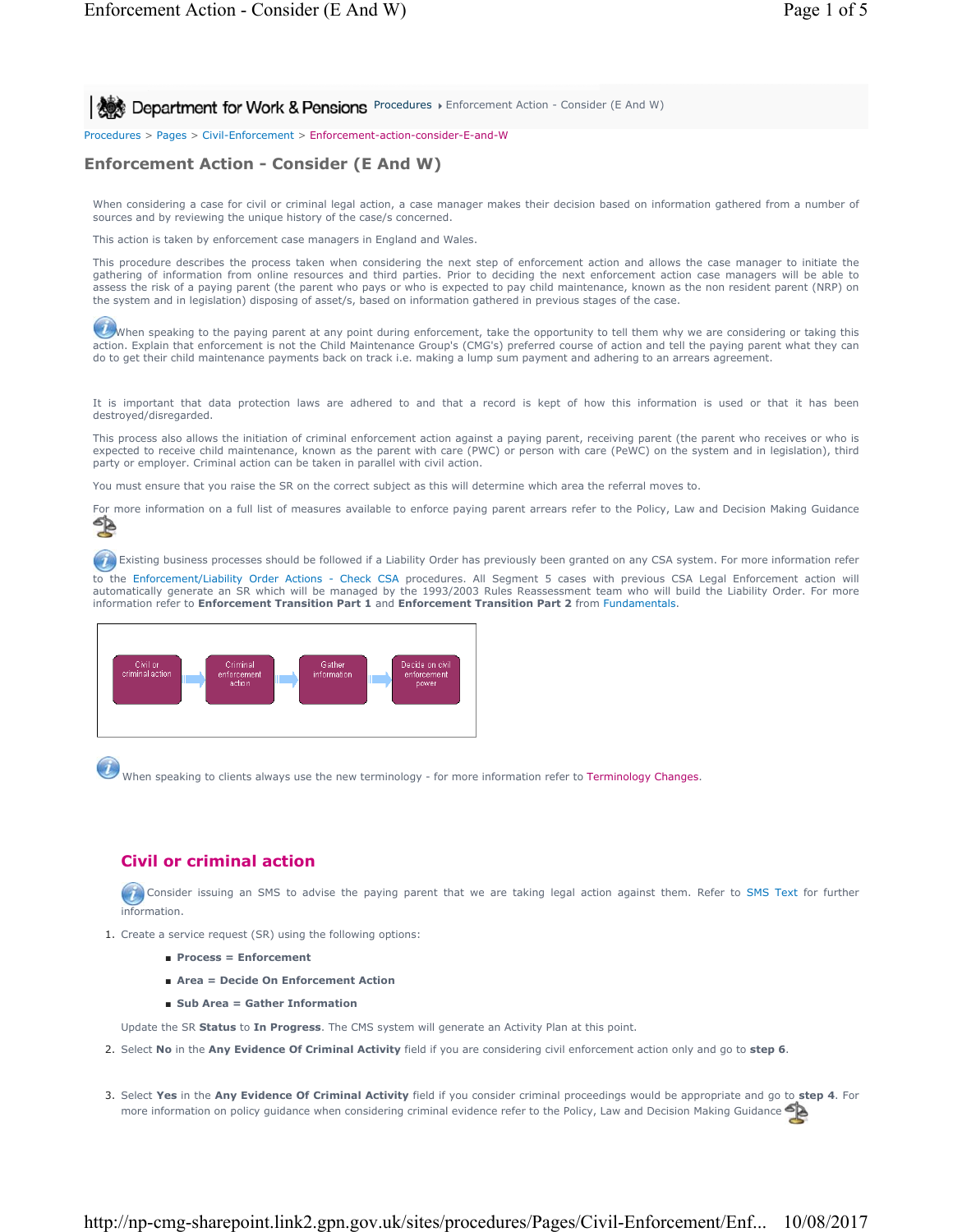# **Criminal enforcement action**

- 4. Update the **Initiate Criminal Action** field with one of the following options:
	- **Failure to notify Child Maintenance Group (CMG)**
	- **Failure to comply with request**
	- **Employment change failure**
	- **Provision of false information**
	- **Failure to comply with DEO**

The CMS system will create a child SR for criminal action at this point. For more information refer to Criminal Action - Decide.

- 5. Select No in the Continue Data Gathering field if you do not wish to take civil enforcement action and manually close the work item by updating the SR as follows:
	- **Status = Closed**
	- **Sub Status = Completed**
- 6. Select **Yes** in the **Continue Data Gathering** field if you wish to also take parallel civil action and go to **step 7**.

## **Gather information**

Some actions may require an up front payment to the service provider (eg Courts). This payment will be made using the government procurement card (GPC), for more information refer to Admin Account - Add To.

- Check online search facilities and with any external organisations for any new information regarding the paying parent's (the parent who pays 7. or who is expected to pay child maintenance, known as the non resident parent (NRP) on the system and in legislation) circumstances:
	- Customer Information System (CIS)
	- Credit Reference Agency (CRA) information held in CMS system
	- Companies House
	- Land Registry quidance on accessing the Her Majesty's Land Registry site can be found here.
	- Driver and Vehicle Licensing Agency (DVLA) (when considering criminal action)
	- Her Majesties Revenue and Customs (HMRC)
	- Insolvency Register

For more information on on gathering information refer to Policy, Law and Decision Making Guidance

Update the activity plan, once complete a new activity plan will display.Then **Assess Online Information** field to **Done.**

- 8. Add a note in the **Notes** field if no relevant information is gathered from the online search facilities
- Issue the following letter to any third party that you may wish to ask for further information. **In relation to deposit takers i.e. Banks or a Building Society, it is only the Deduction Order Teams (DOT) or Financial Investigations Unit (FIU) who are authorised to make requests.** Third parties include: 9.
	- Employers CMEL9251
	- Banks CMEL9251
	- PWC CMEL9236 a detailed questionnaire
	- PWC CMEL7183 when receiving parent (the parent who receives or who is expected to receive child maintenance, known as the parent with care (PWC) or person with care (PeWC) on the system and in legislation) is subject to a criminal referral
	- Council or local authority FT9253
	- DVLA Complete form CMEL9235 to raise a query with the regional CSA SPOC, who will complete form VQ615 and submit it to the DVLA. The CSA SPOC will advise you once a response has been received

Note that letters CMEL9253 and 9251 will need to be manually generated.

10. Update the **Letter Outbound (Request 3rd Party)** field to **Done**. Set a **Wait** period at your discretion to allow a reply to be received.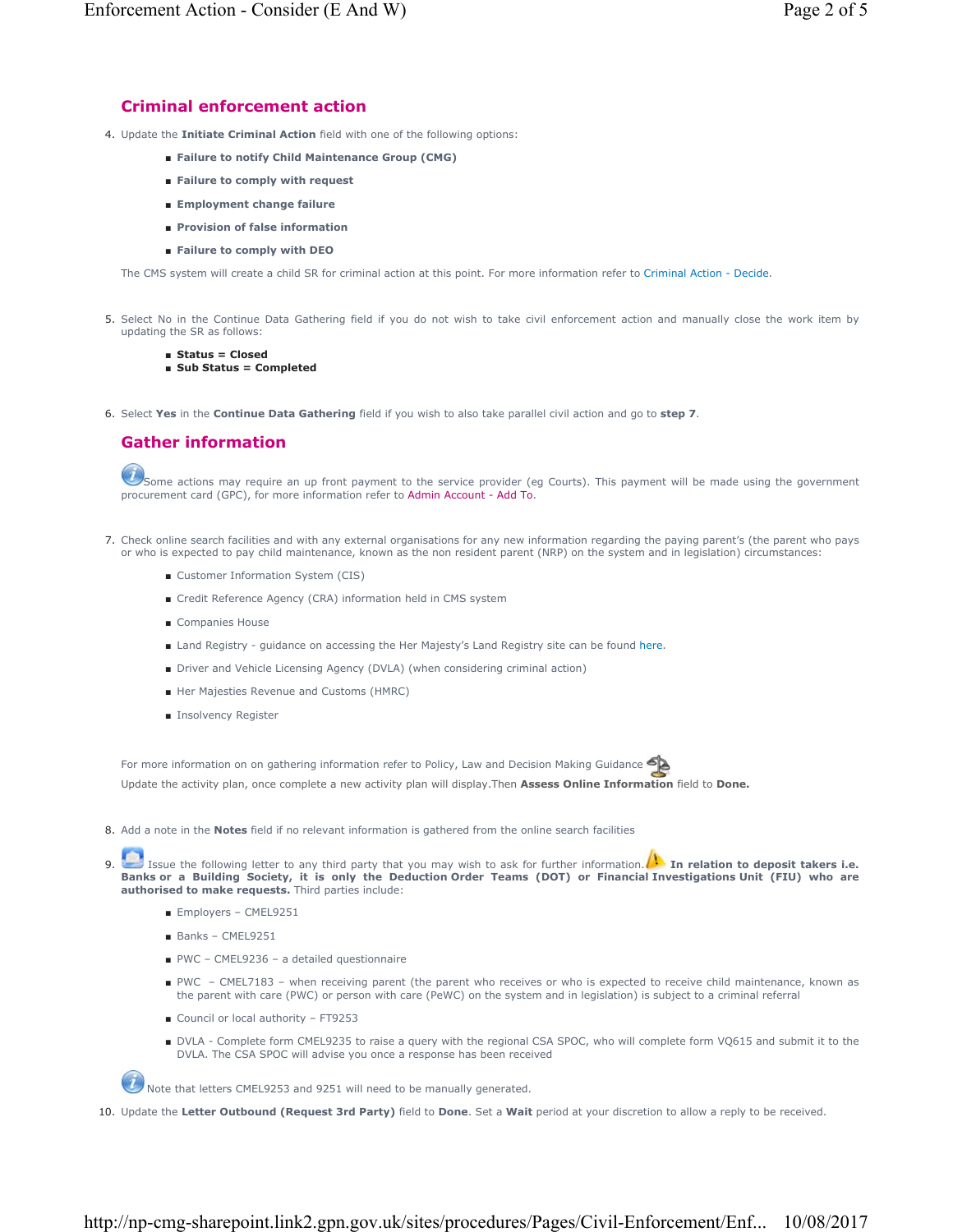11. Record any evidence you decide to retain on the system by updating the Asset view. In addition to this, update the Record Data and **Source** field of the activity plan with the information received and source of information e.g. third party, Inland Revenue, Companies House

Use the Asset view to record assets on the system. If you decide to take any enforcement action, you will use the Contact Asset view to associate the asset/s to your enforcement SR. To do this, take the following action;

■ In SR list select **Documents**

etc.

- Select Correspondence document to be attached
- Select on Link to SR, this will link/attach documents
- You can view these in the **SR Attachment** Tab

When recording assets, only use the data fields under the applet name. Don't use the menu next to **Asset Type**.

- 12. Record if the information you gathered was relevant in the **Notes** field. If not, ensure that it is deleted or disregarded. Retain a record of the search for audit purposes and refer to case routing if no enforcement action is possible. For more information refer to Case Routing - Enforcement.
- 13. Go to step 14 for a summary of possible civil enforcement actions.

Where arrears are identified as being on the CSA systems, you will need to ask for the arrears to be fast tracked onto the CMS system. For more information on fast track arrears refer to Fast Track Legacy Arrears to CMS System. Although this speeds up the receiving parent arrears decision process, any further deferral rules will still apply. Due to this there is no set time frame for arrears to be sent to the CMS scheme and the time taken will depend on each individual case.

When considering potential enforcement actions, also investigate if there has been any previous enforcement action taken against the paying parent under the CSA. For more information refer to Enforcement Actions (CSA) - Input.

### **Decide on civil enforcement power**

- 14. Based on your investigation of the case, select the appropriate enforcement power. The choice of enforcement action is a discretionary decision, and when making such a decision case managers should consider all the relevant factors, including welfare of any children affected. For more information of each of the sanctions below, refer to the Policy, Law and Decision Making Guidance
	- Lump sum deduction order (LSDO): consider this action if the paying parent has a bank account with suitable funds to allow a lump sum to be deducted.
	- **Regular deduction order**: consider this action if you wish to take funds from an paying parent's bank account on a regular basis.
	- Freezing order: consider this action if you consider there is a risk of the paying parent disposing of any assets or removing them from the CMG's jurisdiction.
	- Set aside disposition order: consider this action when a paying parent has disposed of an asset to a known third party (e.g. their partner or a family member).
	- Liability order (LO) magistrates court: consider this action when you want a specific period and amount of debt to be officially recognised. This will enable further civil enforcement action to follow.
	- Registering liability order at county court: consider this action in cases where you wish to apply for a charging order or third party debt order.
	- Charging order: consider this action if you wish to seize any asset (e.g. property or shares) that the paying parent may own, or as a tool to secure paying parent compliance. Before taking this action you must have the liability order registered at a county court in the paying parent's area of residence.
	- Order for sale: consider this action in cases where a charging order has already been granted if you wish to force sale of an paying parent's asset/s.
	- Bailiff action: consider this action when you wish to have an paying parent's asset/s seized and auctioned, or enforced arrears collected directly from a paying parent. Check that no Nulla Bona has been returned for the paying parent in the last 6 months.
	- Third party debt order: consider this action to recover paying parent assets that are held by a third party. Before taking this action you must have the liability order registered at a county court in the paying parent's area of residence.
	- Registering the liability order with the register of judgements orders and fines (RJOF): consider this action if the paying parent is a member of a professional body (e.g. a solicitor, barrister or doctor). An entry on the RJOF may cause them to be struck off as well as affecting their credit rating.

 Enforcement Case Managers **must** also consider whether parallel or concurrent action is appropriate. For more information about parallel and concurrent actions see **Enforcement Overview** and **Enforcement Overview (Scotland).**

15. Each enforcement action is subject to a *de minimis* amount; the amount below which the action should not be considered

- Liability Order £500.00
- LSDO £500.00
- Charging Order £500.00 £750.00 depending on the court
- Order for Sale £3,000.00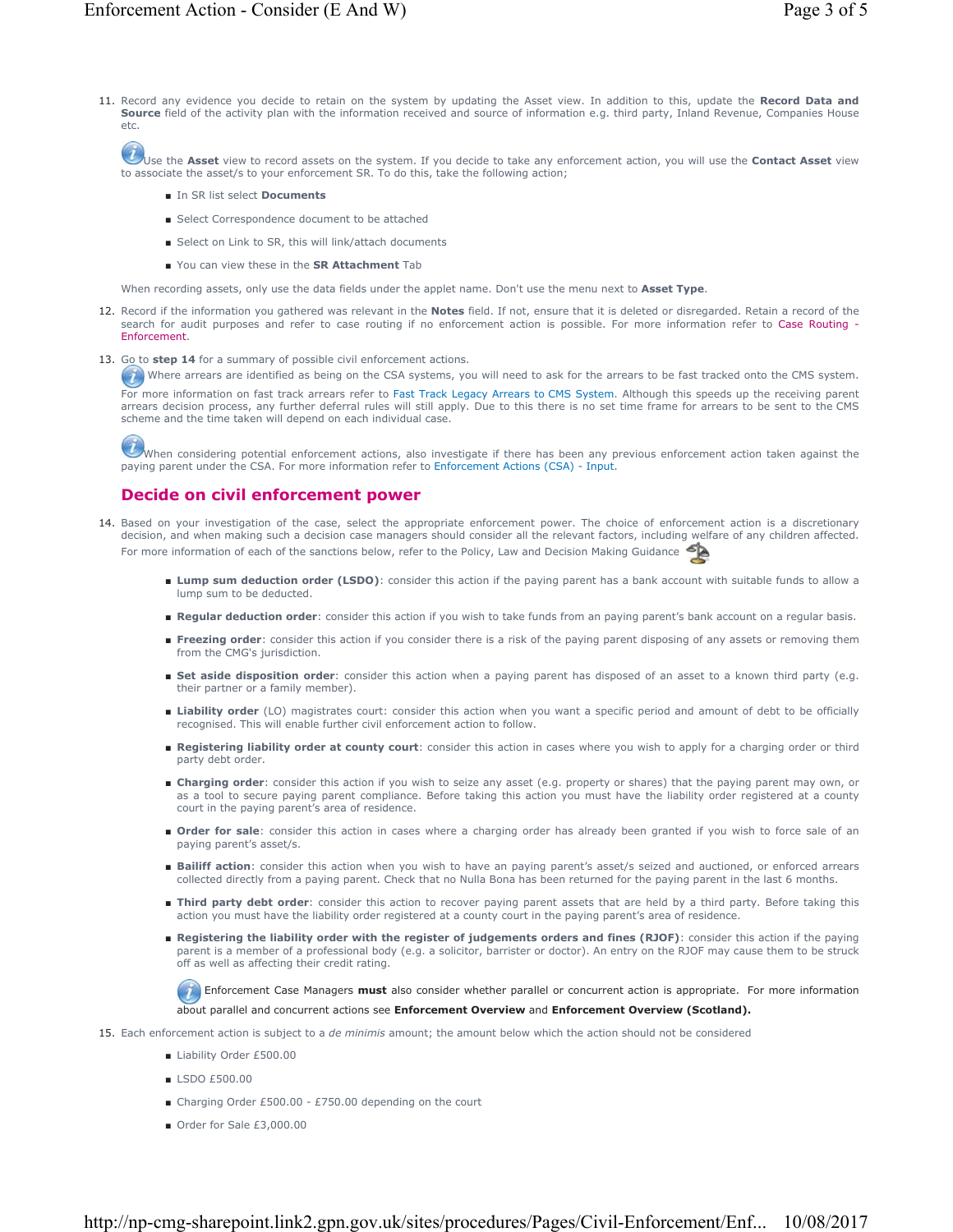- Commitment £1,000
- When every possible means of debt recovery listed at **step 14** has been exhausted and where there is evidence of wilful refusal or culpable neglect, you may consider the following sanctions as a last resort to encourage a paying parent to comply. For more information of each of the sanctions below, refer to the Policy, Law and Decision Making Guidance 16.
	- Disqualification from holding or obtaining a driving licence: consider applying for an order of disqualification in cases where all other sanctions have been exhausted and the paying parent does not depend upon driving for their livelihood.
	- Commitment: consider applying to court for a warrant of commitment if all other sanctions are exhausted and the paying parent does not hold a passport or driving licence.

Go to **step 17** to complete this action once you have decided on the civil enforcement power you wish to employ.

 $\overline{\mathcal{L}}$ The decision to apply for any of the above enforcement powers is a discretionary decision, this includes making a Welfare of the Child Decision, for more information on discretionary decisions including a verbatim statement to record in **Update Child Welfare Details –**

**Reason** refer to Policy, Law and Decision Making Guidance

17. Once you have confirmed which enforcement power is appropriate, manually close the work item by updating the SR as follows:

- **Status = Closed**
- **Sub Status = Completed**

### CMEL7183 Urgent – we need some information from you

Criminal Compliance - Request for information from receiving parent with IO visit

In the paragraph **TM\_25340\_E** 'The information we need is…' enter the information required in the freetext field.

Under the sub heading 'What you need to do', in the paragraph **TM\_25341\_E** enter the reason we need the information in the 'enter reason' freetext field and the date the information needs to be returned to us in the 'date information to be returned by' freetext field.

### CMEL9236 Child maintenance arrears - we need some information

Receiving parent information gathering letter

All fields in this letter are system generated, no manual intervention is required.

CMEL9251 Information request with investigating officer warning

Information request with investigating officer warning (for contacting third parties e.g. gathering pension information).

Under the sub heading 'We need some information' enter the name of the person and what the information relates to in the free text fields and select one of the following:

If this person has been approached for this information but has failed to supply it, use paragraph **TM\_01662\_E**: 'If this person has been approached for this information but has failed to supply it'

If we have been unable to trace this person and need to establish an address, use paragraph **TM\_01663\_E:** 'If we have been unable to trace this person and need to establish an address'

The following elements of the letter are optional:

- Use paragraph code **TM\_10661\_E** to include: Paying Parent's national insurance number
- Use paragraph code **TM\_10659\_E** to include: Paying Parent's address, if known in Siebel
- Use paragraph code **TM\_10660\_E** to include Paying Parent's date of birth

### CMEL9253 Urgent - we need some information

Ask council/Rates Collection Agency for further information about a paying parent

You will need to locally print this letter and tick the box next to the information required.

VQ615 We need your help to trace someone

Request for information about a paying parent (to DVLA, DVA).

Complete the request form with the following details:

• Your contact details